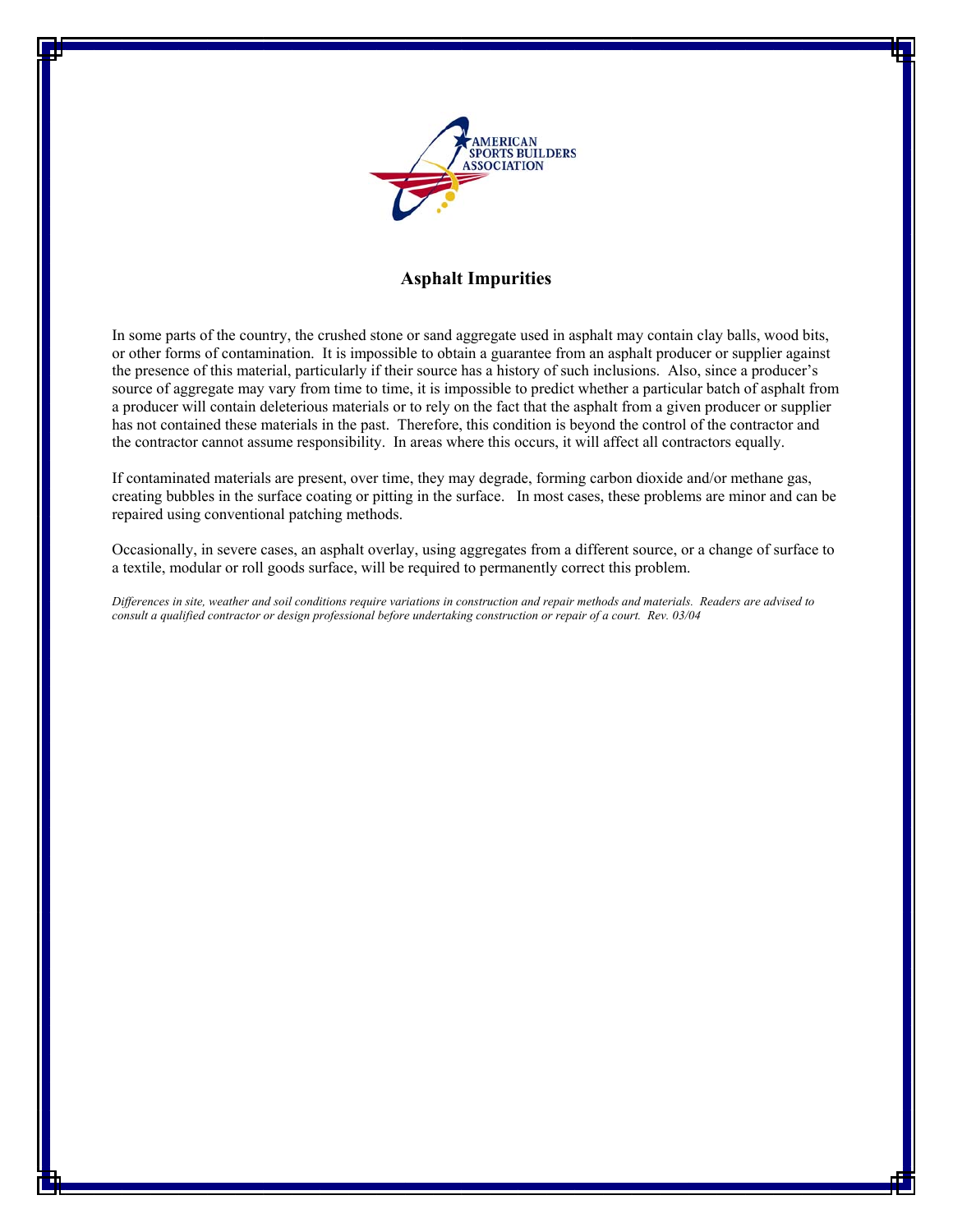

#### **Asphalt Stripping**

Stripping in hot mix asphalt has become a more serious problem for recreational pavements over the past decade. Both the asphalt industry and the American Sports Builders Association (ASBA) are taking positive steps to control this problem. It is helpful to the builder as well as the owner to know how to recognize this condition and what steps to take to resolve it.

Stripping is the breakdown of the adhesive bond between the aggregate and the asphalt cement. This process occurs when water gets in between the aggregate surface and replaces the asphalt coating. For the most part, stripping initiates at the bottom asphalt layer and works its way upward, weakening the entire structure through its progression. Cracks then begin to form and may cause the pavement structure to completely disintegrate. Common symptoms of asphalt stripping are short hairline cracks, web cracking and puckering.

If stripping is suspected, a thorough investigation must be conducted. Contact a qualified asphalt testing laboratory and, under its direction, provide samples of the pavement to complete the following ASTM tests (samples usually consist of 6" cores of the pavement):

| <b>CONDITION</b>            | <b>TYPE OF TEST</b> |
|-----------------------------|---------------------|
| <b>Asphalt Extraction</b>   | ASTM D2172          |
| <b>Asphalt Stripping</b>    | ASTM D3625          |
| Indirect Tension (Swelling) | ASTM D4123          |
| Percent Air Voids           | ASTM D3203          |
| Field Permeability Test     | ASTM D3637          |

After the condition is accurately diagnosed from the test results, take immediate action through the following remedies:

- 1. Insure that surface and sub-surface drainage is effective and otherwise correct.
- 2. Depending on the results of the testing, if necessary, remove the entire affected area and rebuild the court/recreational surface.
- 3. Depending on the degree of pavement damage caused by stripping, a fiberglass membrane applied over the surface may be sufficient to repair the pavement. Install flexible acrylic coatings over the membrane to complete the surface.

To minimize asphalt stripping in the future, perform the following preliminary tasks:

- 1. Provide positive surface and subsurface drainage for pavement structures.
- 2. Add anti-stripping agents to the hot mix asphalt mixture.
- 3. Use hot, dry and clean aggregate.
- 4. Use well-compacted, densely graded, asphalt concrete and place it directly on a properly prepared stone base.
- 5. Thoroughly compact all courses in the pavement.

Asphalt stripping can be a serious concern, but proper planning and immediate diagnosis will help to minimize its effects.

#### **BIBLIOGRAPHY:**

The Asphalt Institute: "Cause and Prevention of Stripping in Asphalt Pavements." Educational Series No. 10, Second Edition.

NAPA Education Foundation: "Hot Mix Asphalt Materials, Mixture Design and Construction."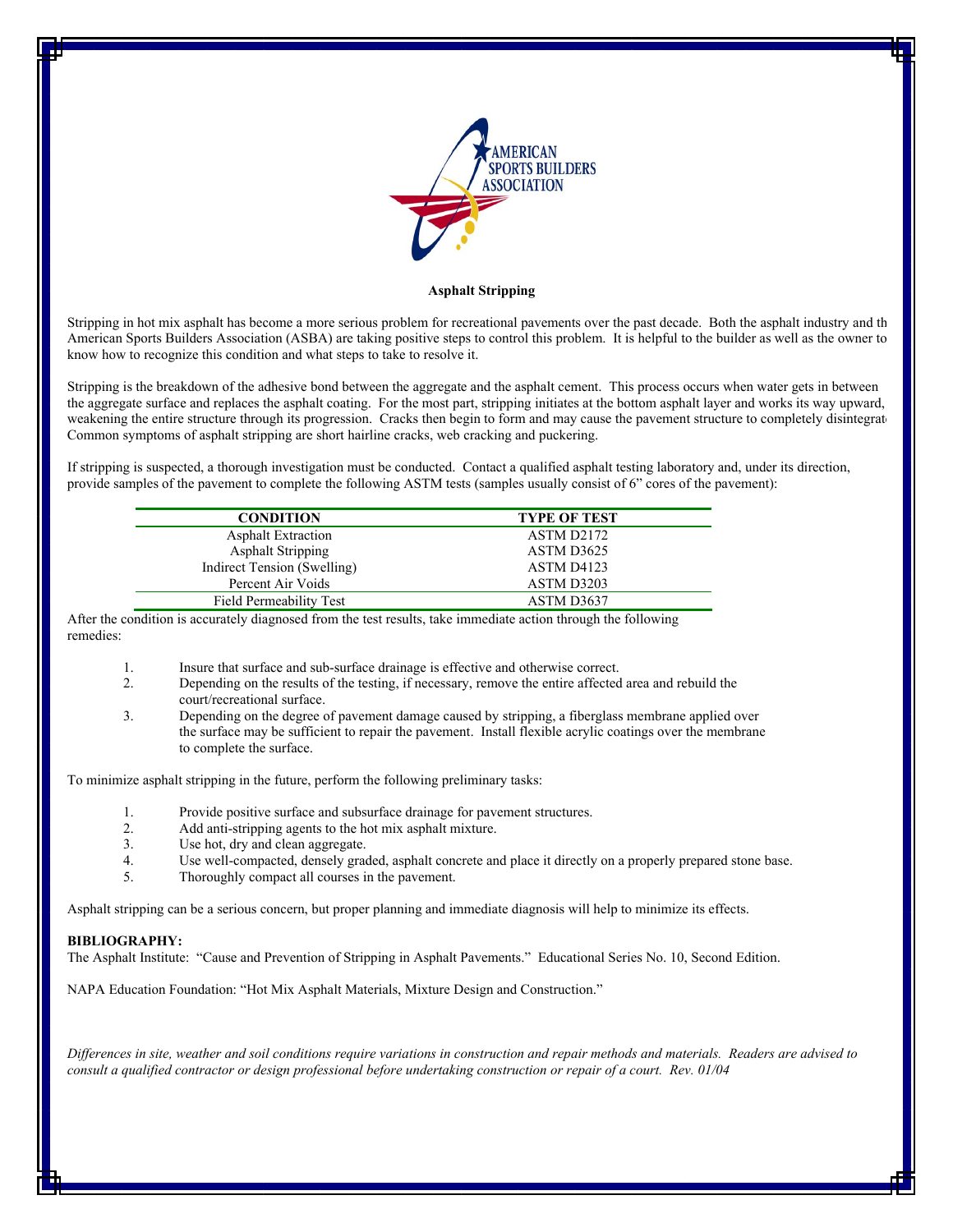

"Birdbath" is a term commonly used in the tennis industry to describe a low area on a tennis court that holds water. More precisely, the American Sports Builders Association (ASBA) defines a birdbath as any area where standing water more than  $1/16$ " (2mm) (commonly measured using a nickel) remains after drainage of the area has ceased or after one hour of drying at 70 degrees Fahrenheit in sunlight. Birdbaths delay play on the court after rain and may cause staining and/or peeling of the surface.

Among the causes of birdbaths are:

- 1. Unsuitable material in the subsoil;
- 2. Inadequate drainage around the tennis court;
- 3. Improper slope or grade;
- 4. Inadequate compaction of the subgrade; or
- 5. Paving error.

Paving and surfacing, even with laser-guided equipment, involves both skill and judgment. The number of variables impacting the paving and surfacing processes makes it unreasonable to expect perfection. Minor depressions in the surface, those less than 1/16" deep or those that drain or dry in under an hour, are considered within tolerance and are acceptable. In a new or recently resurfaced court, however, the contractor should correct birdbaths.

Because site selection, design and construction can involve compromise, over time, even properly designed and constructed courts may develop birdbaths over time. During design and construction, a proper balance must be struck between the risk of some problems over the long term versus the cost of extensive remediation prior to construction. Tennis courts sometimes are built on sites which are reclaimed or which have been deemed unsuitable for other purposes. In such cases, less than ideal subsoil, grade or drainage conditions may exist. Additionally, over time, new circumstances may arise which lead to settling or drainage problems.

The owner's expectations regarding repair of birdbaths should be based on the nature of the birdbaths that exist to be repaired and the amount of money budgeted for the repair. For example, the owner should understand that birdbaths created by improper compaction or unsuitable materials may reappear later due to further settlement, while repairs to birdbaths caused by improper slope or grade may only move the water to a different area on the court.

Owners also should understand that available repair methods and materials are imperfect. Asphalt resurfacers and acrylic patch binders are water-based materials. After they are installed flush with the surface, they may shrink due to dehydration, allowing the area to once again hold water. Asphalt patches and acrylic repairs require time and proper weather conditions to cure. Further, patching materials can be installed only to an effective depth of approximately ½". For these reasons, even a skilled contractor may make several site trips to "fine tune" a repair. Complete removal of standing water may be impossible. Generally, the owner should accept that repair of birdbaths is only a means of reducing the inconvenience they cause and extending the useful life of the court.

The number, size and depth of birdbaths is another consideration. The existence of multiple birdbaths or major depressions of ½" or more may indicate more serious problems. Repairing multiple or deeper birdbaths is labor intensive and often results in cosmetic imperfections, which may require resurfacing to correct. The larger the birdbath, the more difficult it can be to repair. Prior to repairing numerous birdbaths or major depressions, the owner should discuss the cost and alternatives, such as installing an overlay. In some cases, only reconstruction will provide a long-term solution.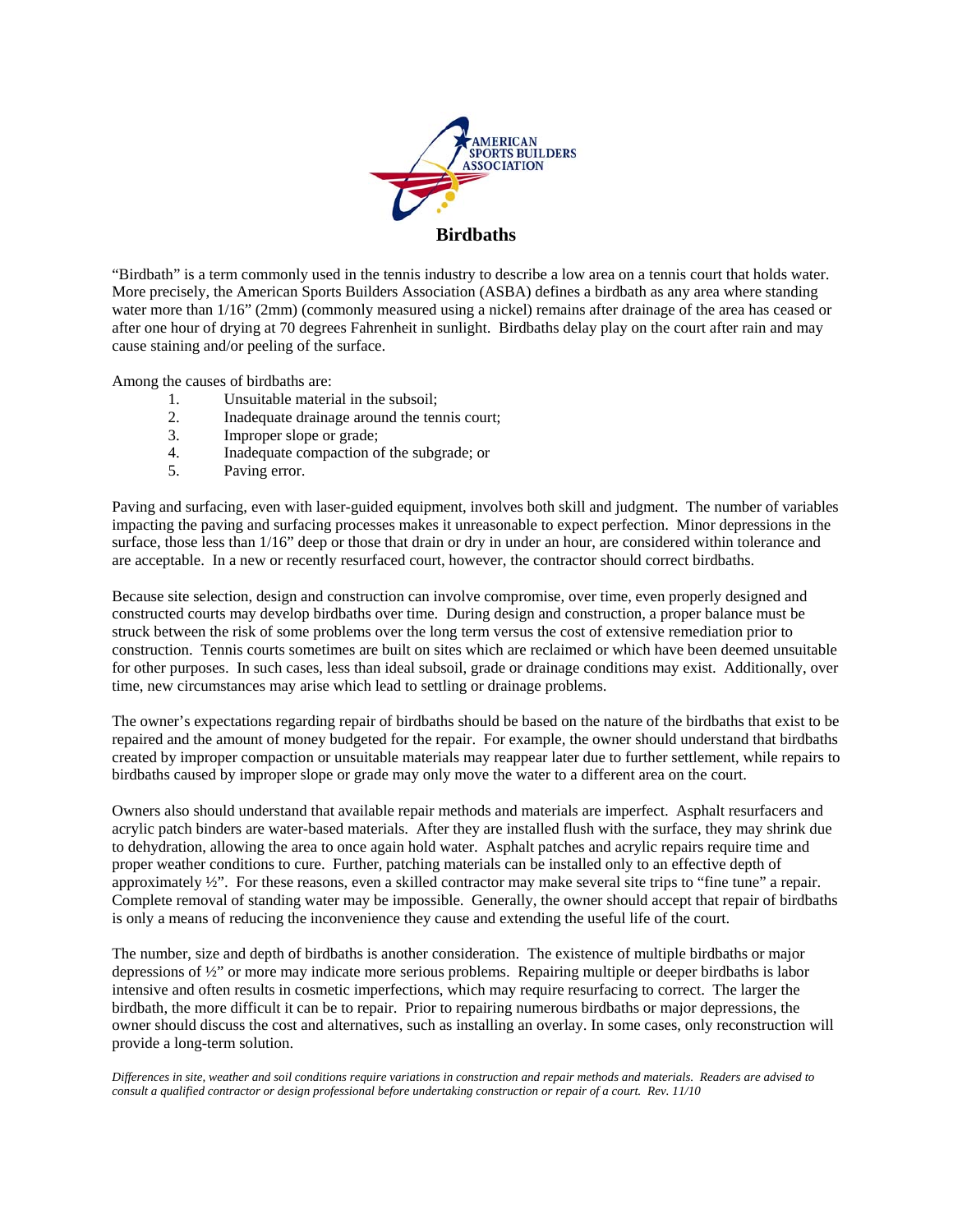

## **Blisters or Bubbles**

Blisters or bubbles in the color coating on asphalt and concrete courts most often are caused by moisture between the pavement and the coating material, within or beneath the pavement. Since both asphalt and concrete can absorb moisture, moisture trapped below the slab can be drawn up through the pavement or moisture may come from the pavement itself if the slab is incompletely dried or is experiencing severe drainage issues prior to the application of coating materials.

Whenever water is present on, in or beneath a tennis court pavement, heat from a warm day can draw the moisture upward to the surface where, if trapped, it vaporizes and expands. Most modern tennis court coatings are semipermeable and allow a small amount of moisture to escape. However, if larger amounts of moisture are present, if too many coats of surfacing have been applied, if the coats are too thick or if impermeable coating materials have been used, the water cannot escape and the trapped vapor breaks the bond between the coating and slab, forming a bubble. Bubbles also may form between layers of coating.

Bubbles may also be caused by contamination of base materials during construction. Salts, organic residues, curing agents, clay balls, dust balls and oil spills are all materials that can cause bubbling or blistering in a tennis court surface. Blisters may also occur if a surface is not properly cleaned prior to application of color coatings and, therefore, the new coatings do not properly adhere to the surface.

When recoating an existing court, it is important to note how many coats of surfacing already are present, and if there are many layers, to consider removing the old coats before applying a new surface. Where many layers of coating are present, each additional layer of coating reduces the permeability of the surface and increases the likelihood of bubbling.

Small bubbles may be punctured with an ice pick or nail and pressed down, which may make them re-adhere if there is still liquid or semi-dry binder under the bubble. If not, adhesive must be injected with a syringe to facilitate bonding. Large bubbles may be cut open and reattached to the pavement with an adhesive.

In most cases, installation of a vapor barrier in construction, proper base construction techniques, proper drainage, adequate curing of the slab prior to coating and proper installation of coatings should prevent formation of blisters. In rare cases, however, even when permeable materials and proper methods are used, environmental conditions may result in the formation of an occasional blister.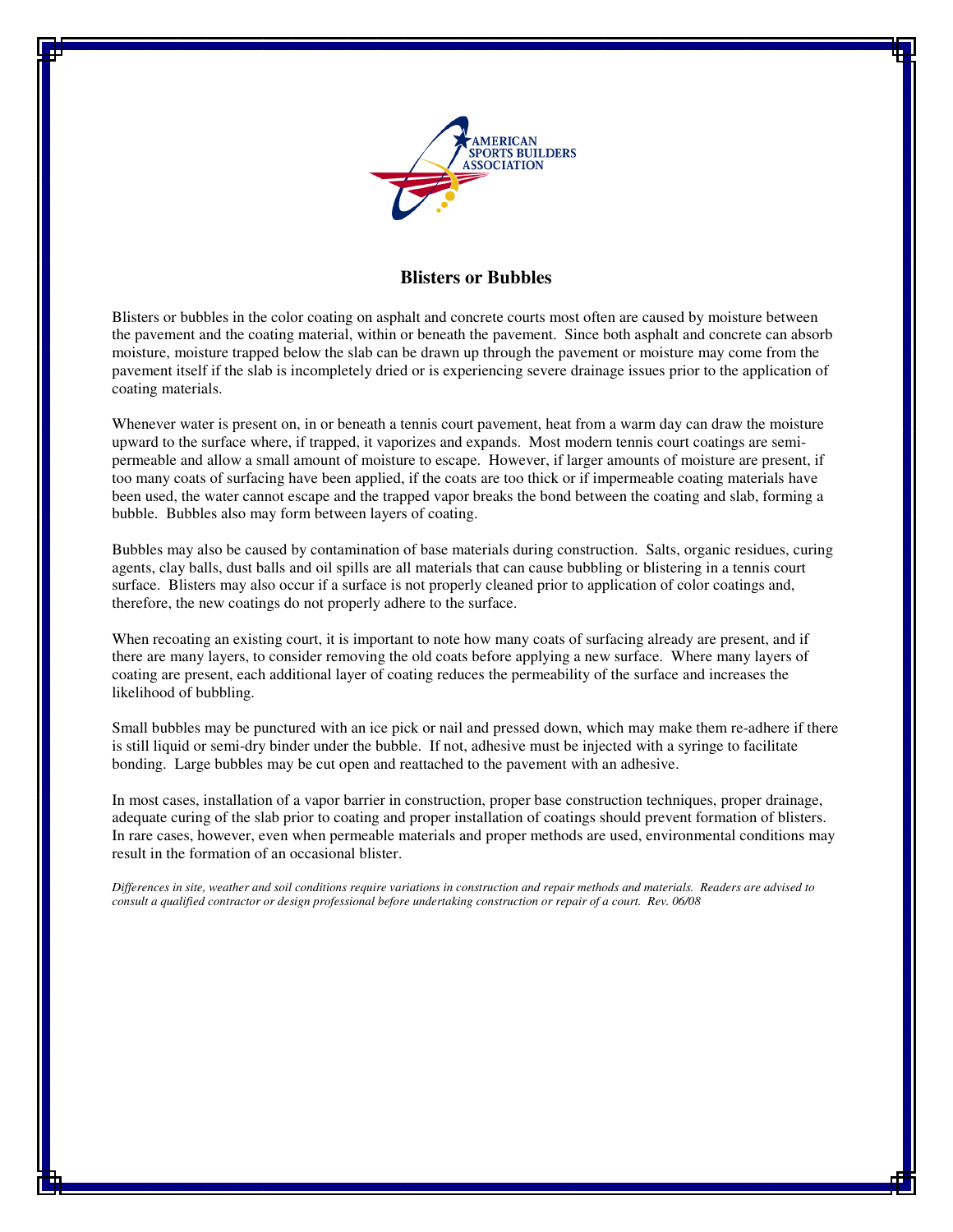

# **Cracking of Asphalt Tennis Courts**

The most common problem with asphalt tennis courts is pavement cracking. Cracking in asphalt is caused, at least in part, by the natural tendency of asphalt to shrink as it weathers, oxidizes and ages. In addition, asphalt loses its flexibility as it ages, making it more brittle. Since shrinking and becoming more brittle with age are properties of the material, cracking in asphalt tennis courts is inevitable.

Quality design and construction can minimize or delay cracking but cannot eliminate it. Once cracking begins, no matter which method is used for the potential exists for cracks to reappear.

There are many types of asphalt cracks. Surface cracks include hairline cracks (small irregular cracks present over large areas of the court), alligator cracks (a pattern of interlocking cracks over the surface resembling an alligator hide) and shrinkage cracks (a random pattern of interconnected cracks with irregular angles and sharp corners). In most cases, surface cracks do not affect the play of the game; however, if untreated, they will develop into more serious cracks and will require more extensive repair.

Pavement cracks include heat checking (a hairline crack pattern which follows the direction of rolling), structural cracks (large cracks which penetrate the asphalt pavement), reflection cracks (which occur in asphalt surface overlays and mirror a crack pattern in the pavement underneath), radial cracks (which appear at the point where the concrete net post, light pole or fence post footings meet the asphalt court surface) and settlement cracks (which result from paving over a poorly compacted or poorly drained subbase).

There are at least four methods of crack repair – crack filler, infrared patching, proprietary fabric repair system and full depth repair with either crack filler or hot mix asphalt. Repairing many cracks may leave the court with an unattractive, freckled appearance; however, resurfacing will correct this unsightly condition.

Because there are various causes of cracking, differences in sizes and numbers of cracks, and various options for crack repair, an owner would be wise to consult an experienced contractor or design professional to determine the best options for repair. It is important to note, however, that eventually cracks will reappear or new cracks will form. All methods of repair will provide some additional life for the court and some methods will extend the useful life of the court by many years, but if the owner is seeking a long term solution, the court should be reconstructed.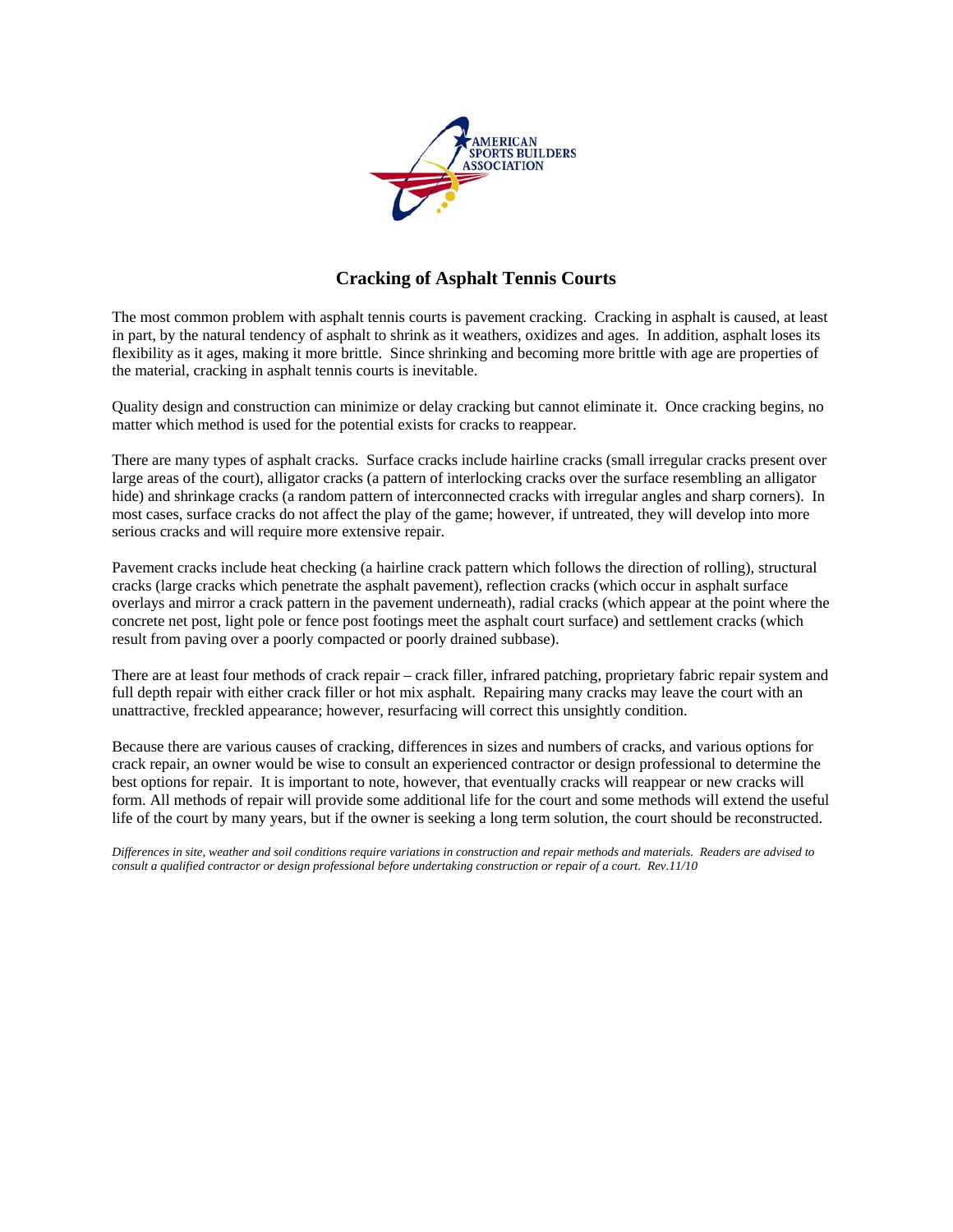

## **Observations on Newly Coated Tennis Courts**

Occasionally, owners express concern over unexpected conditions observed in new courts. Many of these conditions are normal.

After the first few rains, for example, soap bubbles will appear on the surface of a newly coated court. Detergents are added to coating materials to insure that colored pigments are dispersed throughout the coating material. While soap bubbles probably will not be visible on an indoor court, the court may be slippery, particularly if there is high humidity or condensation in the building, or if players have wet shoes when they walk on the court. Since there is no rain to wash the detergent off the surface of an indoor court, the slippery condition may last for a week or two. Players should exercise particular caution against slipping when using a newly constructed or newly resurfaced court.

Newly applied color coatings may have slight variations in color from one area to another but should appear to have a uniform color and texture when viewed from 25' (7.620m) away.

Owners, anxious to try out a new surface, may use the court before it is fully cured. When a player stops quickly or twists his shoe, the color coating may become detached from the asphalt bound undercoats. This is particularly true if the player has tennis shoes with deeply grooved patterns on the soles. Play should not be allowed until proper curing of the surface has occurred.

Tennis shoes will leave white scuff marks on a newly surfaced court. The number and severity of sneaker marks will decrease over time and owners should not be concerned by them. Black-soled shoes, however, make particularly unsightly marks on tennis court surfaces. Many shoes with dark colored soles will leave prominent marks on the surface.

Excessive ball wear and ball fuzz adhering to the court may be evident on a new court. This happens because of the sand used to regulate the speed and play of the court. Like a new sheet of sandpaper, a new tennis court is more abrasive than a used one.

New concrete courts may show some "ghosting." When the concrete used in construction contains lime, the lime may migrate up through the coating, leaving a white residue. The migration of lime can be minimized by proper preparation of the concrete pavement before color coating.

Due to the nature of the material, concrete is difficult to coat. Even a well-constructed, properly coated concrete court may show small areas of peeling. These areas should be touched-up immediately to prevent further damage to the court surface.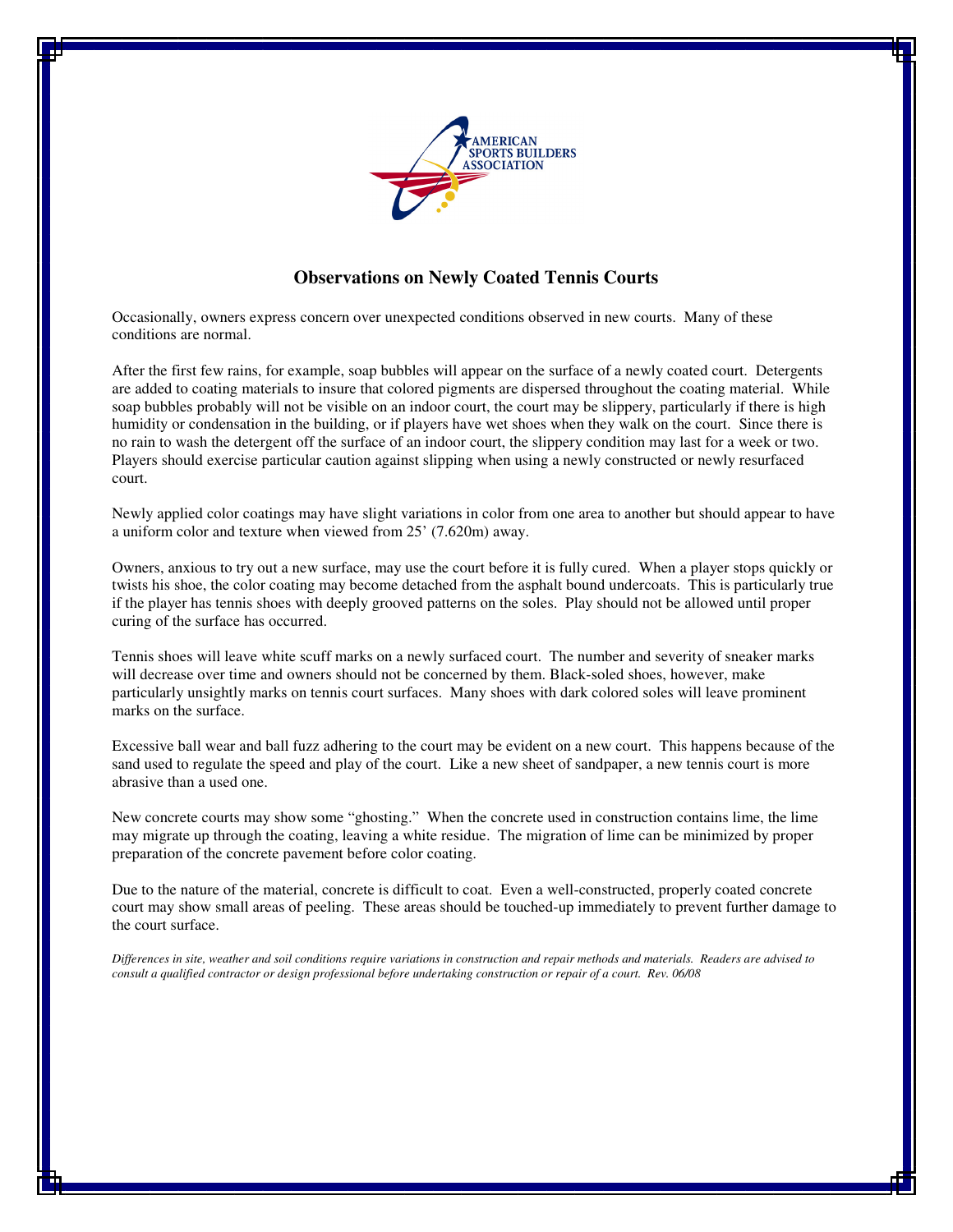

## **Pinholes**

Pinholes occur on acrylic surfaces from time to time. The causes of this aesthetic condition include a number of factors that are difficult to predict prior to application. These factors often act in combination..

Conditions that can effect the formation of pinholes in the surface finish include:

- The texture of the surface underlayment. Courser textures are more prone to pinholes. Some of the current SuperPave asphalt mixes provide a coarser texture than some of the older available mixes.
- The drying conditions during application. Hotter weather tends to increase the potential for pinholes, as the higher surface temperature causes the rapid evaporation of water from the coating mix.
- When mixing the paint, air bubbles and foaming can form; these may result in the formation of pinholes.

Once the pinholes are a part of the surface structure they are very difficult to overcome.

Pinholes have no adverse affect on an acrylic finish if the correct number of applications has been applied. Acrylic sport surfaces are designed to allow water vapor to pass through them.

The finish surface should have a uniform texture for consistent play characteristics. Pinholes are so small they should not affect the surface texture nor do they affect the longevity or playability of the surface. Therefore, they are considered acceptable.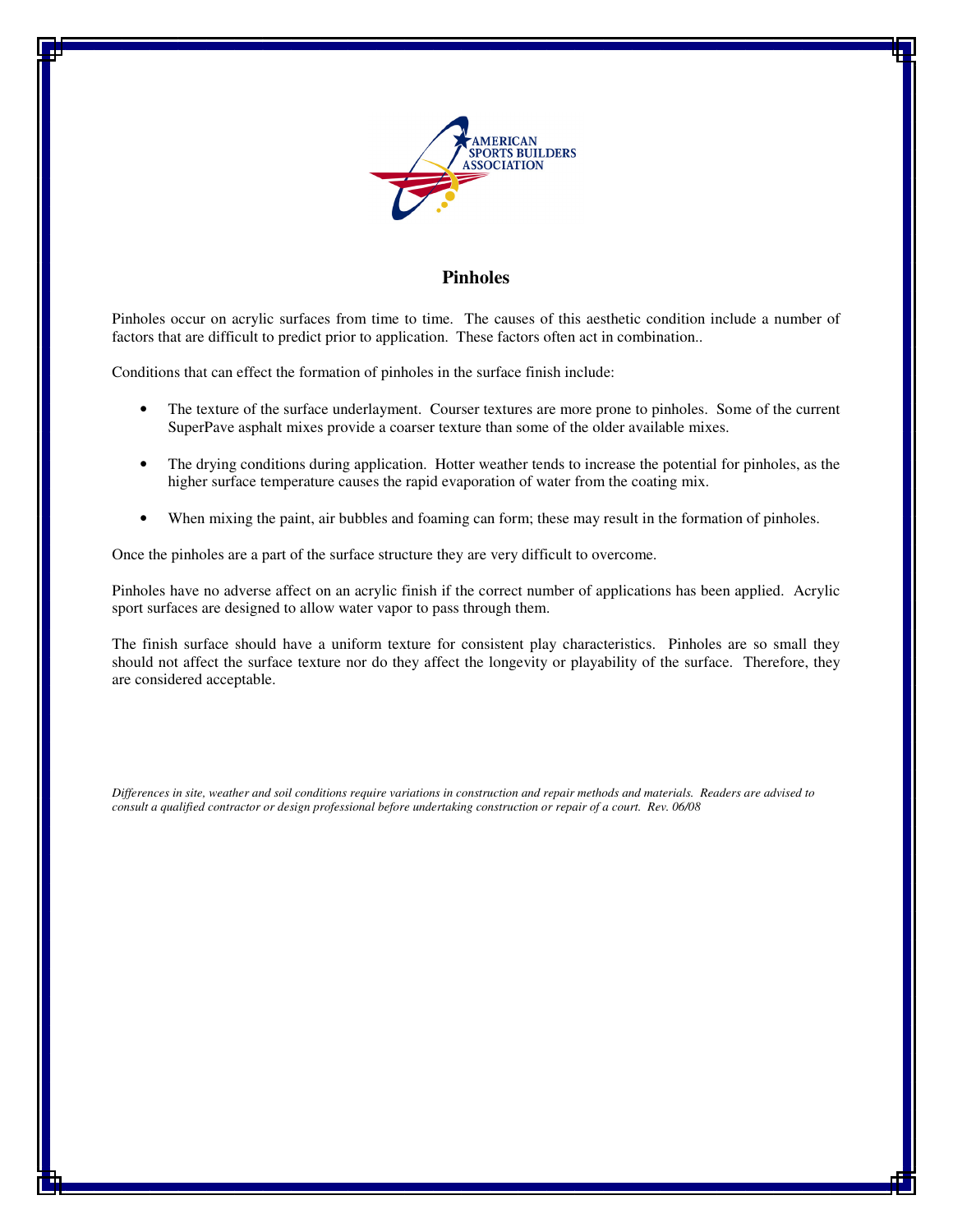

# **Regulating Pace**

Players often classify tennis courts by their pace. The speed with which balls come off the surface, and the relative effect of ball spin after a bounce, produce courts which are rated as slow, medium or fast.

When the surface causes the ball to skid and the angle of the ball coming off the surface is lower than before the bounce, the surface is described as "fast." A surface on which the ball comes off at the same angle as before the bounce is described as "medium." A surface on which the ball comes off the surface at a higher angle after the bounce is described as "slow." Generally, the rougher the texture, the more the surface will grip the ball and the slower the surface will play.

Acrylic-coated hard courts are rated as medium to fast. However, the speed of these courts, which is determined by the amount, shape and size of the sand or rubber particles mixed with color coating, can be modified. Altitude also has an impact on the size of sand that may be required to achieve the desired pace. Specifying the grade and amount of aggregate material to achieve a specified pace is highly technical; for that reason, it is important to rely on an experienced tennis court builder or coatings manufacturer familiar with local conditions to mix sand and/or rubber with the coating material.

It is important to know that the pace of an acrylic-coated tennis court will change over time. The surface will be slower when new. As the courts age and weather, some of the texture will be worn away, especially in the areas of most frequent use, and the courts will become faster. When the pace of the court becomes too fast or too inconsistent, the courts should be re-coated.

When cushioning is added to a hard court, to a limited degree, the thickness and density of the cushioning affects the pace of the game, as well. Thicker and less dense cushioning absorbs ball energy, providing a slower, lower bounce. Less thick or denser cushioning provides a quicker, higher bounce.

Clay and fast dry courts generally produce medium to slow play. To some degree, the pace of these surfaces can be modified by maintenance practices. Rolling the courts compacts the material. The firmer a court is maintained, the faster it will play.

Grass and synthetic turf are considered fast since the ball skids low, giving a player less time to make the shot. As with clay and fast dry courts, the pace of these courts can be modified slightly by maintenance practices.

The ideal court speed is strictly a matter of player preference. Players with a strong serve and volley game usually prefer a medium to fast surface. Baseline players, or those playing strictly recreational or social tennis, often enjoy longer rallies and a shot placement/spin type of game. For them, a slow to medium court is recommended.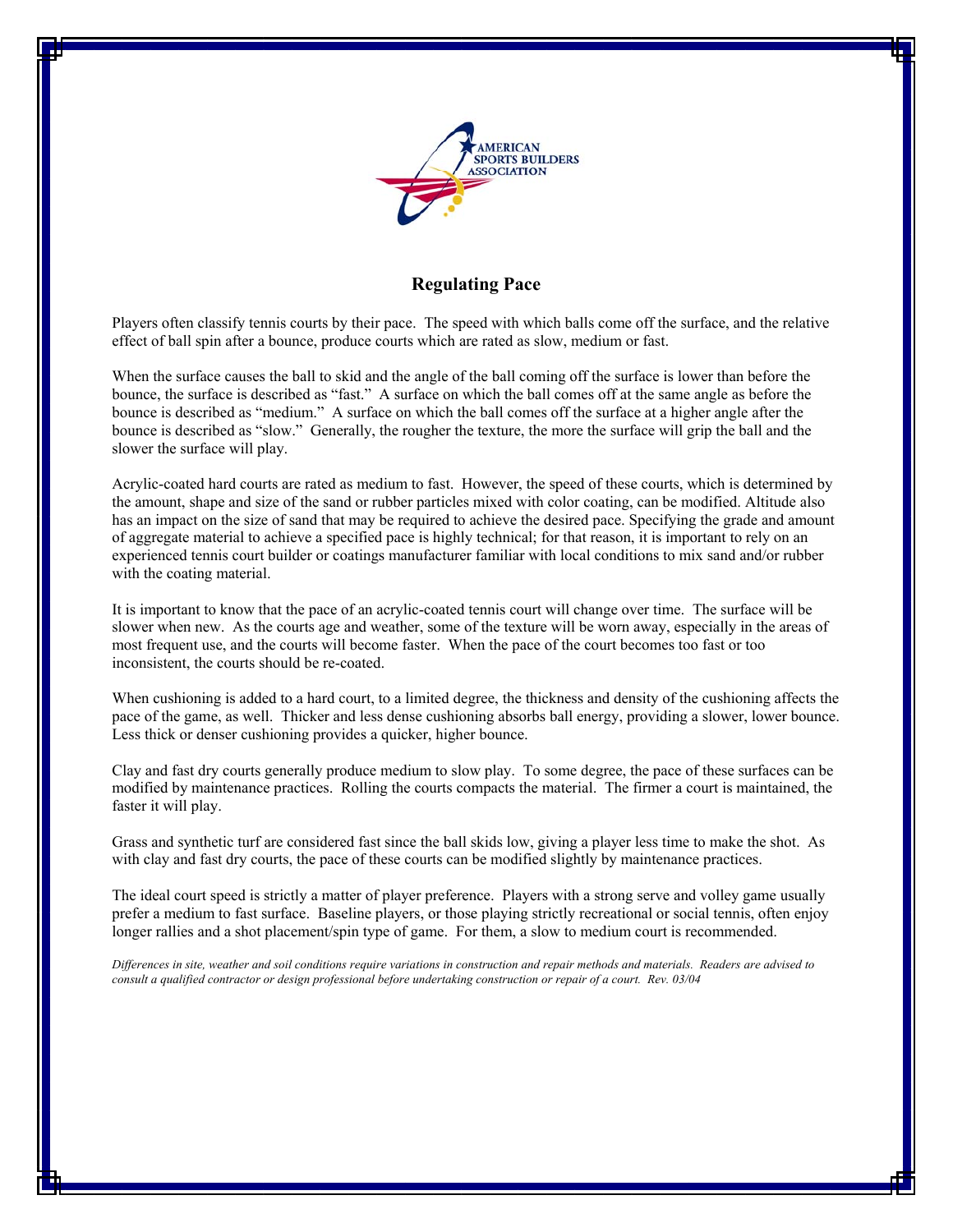

## **Rust Spots**

In some parts of the country, the crushed stone aggregate used in asphalt may contain iron. It is impossible to obtain a guarantee from an asphalt producer or supplier against the presence of this material, particularly if their source has a history of providing aggregates containing iron. Also, since a producer's source of aggregate may vary from time to time, it is impossible to predict whether a particular batch of asphalt will contain iron or to rely on the fact that the asphalt from a given producer or supplier has not contained iron in the past. Therefore, this condition is beyond the control of the contractor and the contractor cannot assume responsibility. In areas where this occurs, it will affect all local contractors equally.

If iron is present, it may oxidize, forming rust spots or streaks in the surface of the court. These spots or streaks, while unsightly, will not affect play or shorten the useful life of the court.

The manufacturers of some acrylic tennis court surfacing systems produce a rust inhibitor product, used as a filler coat in surfacing. While this product has been used with success, there is no guarantee that rust spots will not occur.

An asphalt overlay, using asphalt from a different source, or a change of surface to a textile, modular or roll goods surface, will be required to permanently correct this problem.